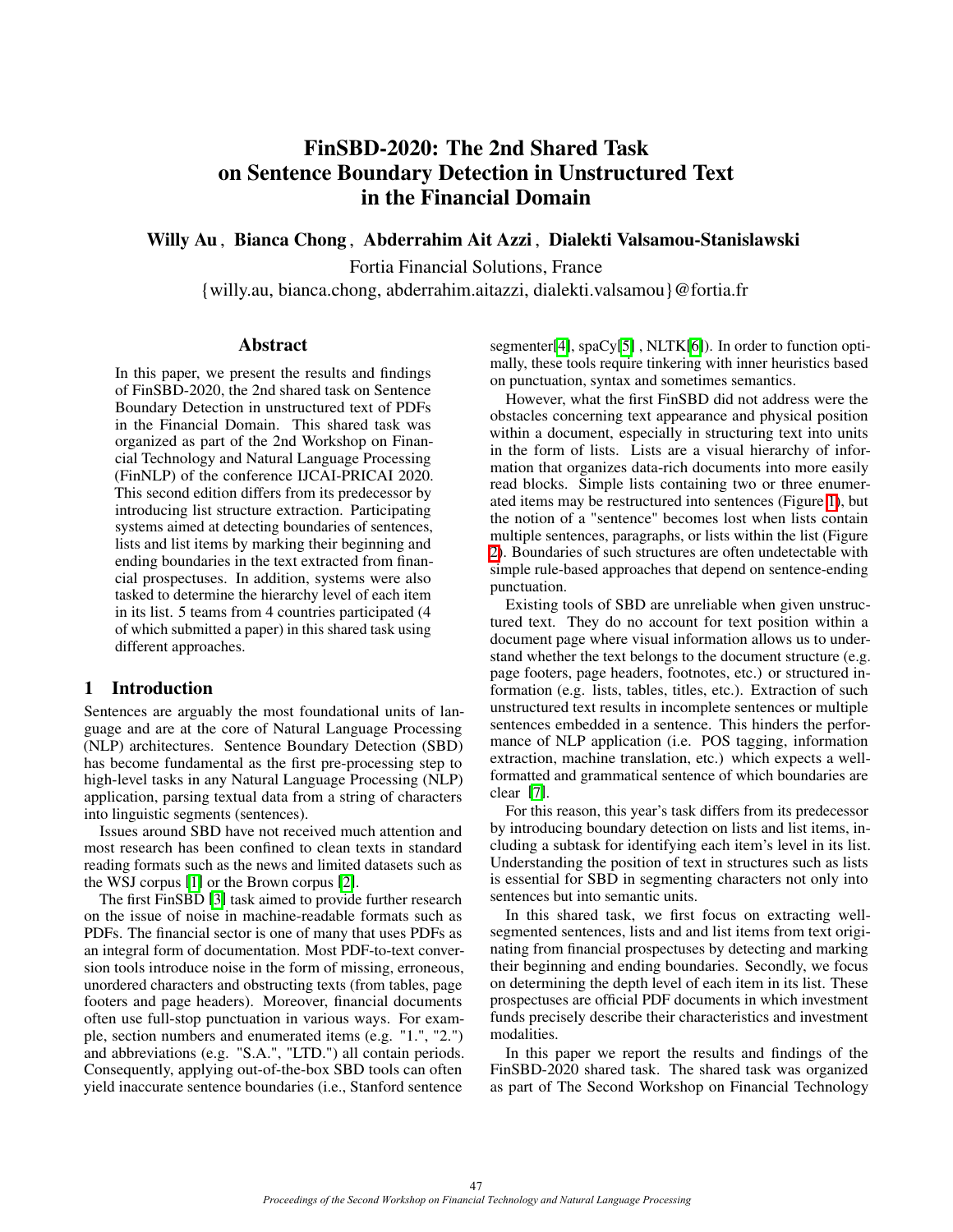and Natural Language Processing (FinNLP)<sup><sup>[]</sup>, collocated with</sup> IJCAI-PRICAI-2020. A total of 5 teams from 4 countries submitted runs and contributed 4 system description papers. All system description papers are included in the FinNLP workshop proceedings and cited in this report.

This paper is structured as follows: Section 2 describes previous work on SBD, Section 3 describes the task, Section 4 describes the shared task data, Section 5 describes the participants and their proposed systems, Section 6 describes the results and discussion and finally, Section 7 finishes the paper with conclusions.

<span id="page-1-0"></span>Les revenus sont constitués par - les revenus des valeurs mobilières

les dividendes et intérêts encaissés au taux de la devise, pour les valeurs étrangères

la rémunération des liquidités en devises, les revenus de prêts et pensions de titres et autres placements

Figure 1: Simple list

<span id="page-1-1"></span>Le calcul de la valeur liquidative de la part est effectué en tenant compte des règles d'évaluation précisées **Ci-dessous** 

• Les valeurs mobilières négociées sur un marché réglementé français ou étranger, sont évaluées au prix du<br>marché. L'évaluation au prix du marché de référence est effectuée selon les modalités arrêtées au dernier<br>cours de

Les différences entre les cours de Bourse utilisés lors du calcul de la valeur liquidative et les coûts historiques des valeurs mobilières constituant le portefeuille, sont enregistrées dans un compte "Différences d'estimation".

Toutefois:

- · Les valeurs mobilières dont le cours n'a pas été constaté le jour de l'évaluation ou dont le co corrigé sont évaluées à leur valeur probable de négociation sous la responsabilité de la Société de<br>gestion. Ces évaluations et leur justification sont communiquées au commissaire aux comptes à l'occasion de ses contrôles.
- · Les Titres de Créances Négociables et assimilés sont évalués de façon actuarielle sur la base d'un taux référence défini ci-dessous, majoré le cas échéant d'un écart représentatif des caracté intrinsèques de l'émetteur
	- TCN dont l'échéance est inférieure ou égale à 1 an : Taux interbancaire offert en euros (Euribor)<br>TCN swapés : valorisés selon la courbe OIS (Overnight Indexed Swaps)
	- les TCN d'une durée de vie supérieure à trois mois (OPC monétaires) : valorisés selon la courbe OIS (Overnight Indexed Swaps)
	- TCN dont l'échéance est supérieure à 1 an : Taux des Bons du Trésor à intérêts Annuels Normalisés (BTAN) ou taux de l'OAT (Obligations Assimilables du Trésor) de maturité proche pour les durées

Les Titres de Créances Négociables d'une durée de vie résiduelle inférieure ou égale à 3 mois pourront être évalués selon la méthode linéaire

Les bons du Trésor sont valorisés au taux du marché, communiqué quotidiennement par les Spécialistes en Valeurs du Trésor.

· Les parts ou actions d'OPC sont évaluées à la dernière valeur liquidative connue

· Les titres qui ne sont pas négociés sur un marché réglementé sont évalués sous la responsabilité de la Société de gestion à leur valeur probable de négociation. Ils sont évalués en utilisant des méthodes fondées sur la valeur patrimoniale et le rendement, en prenant en considération les prix retenus lors de transactions significatives récentes. Les parts ou actions de fonds d'investissement sont évaluées à la<br>dernière valeur liquidative connue ou, le cas échéant, sur la base d'estimations disponibles sous le contrôle<br>et la re

#### Figure 2: Complex list

#### <span id="page-1-5"></span>2 Previous Work on SBD

SBD has been largely explored following several approaches that could be classified into three major classes: (a) rule-based SBD, using hand-crafted heuristics and lists  $[8]$ ; (b) machine learning approaches such as Naïve Bayes and Support Vector Machine (SVM) based models as reviewed in [\[2\]](#page-6-1), decision tree classifiers  $[9]$  and the Punkt unsupervised model  $[10]$ ; and more recently (c) deep learning methods [\[11\]](#page-6-10). Most of these approaches give fairly accurate results and prove to be highly accurate for most domain language data (e.g. clean collections of news articles). However, these systems are based on a number of assumptions [\[8\]](#page-6-7) that do not hold for noisy, unstructured text extracted automatically from PDFs.

Read et al., [\[7\]](#page-6-6) proposed a survey of publicly-available SBD systems such as CoreNLP, tokenizer, RASP and others. They evaluated several systems on a variety of datasets and report a performance decrease when moving from corpora with formal language to those with less formal language. Such designing and implementation customized to different domains has attracted the attention of several researchers. Griffis et al. [\[12\]](#page-6-11) evaluated popular off-the-shelf NLP toolkits on the task of SBD for a set of corpora in the clinical domain. López and Pardo [\[13\]](#page-6-12) tackle SBD on informal user-generated content such as web reviews, comments, and posts. Rudrapal et al,. [\[14\]](#page-6-13) presented a study on SBD in a social media context. SBD from speech transcriptions has also gained much attention due to the necessity of finding sentential segments in transcripts created by automatized recognition. Carlos-Emiliano et al [\[15\]](#page-6-14) tackled the problem of SBD as binary classification applied on an expansive written dataset (French Gigaword), an ASR transcription corpus. They focused on deep learning methods such as Convolutional Neural Networks to handle the task.

There are few papers that directly explore the problem of segmenting lists with items. Savelka et al. [\[16\]](#page-6-15) treated the SBD problem in Adjudicatory Decisions<sup>[2](#page-1-3)</sup>, legal documents with a complex structures similar to prospectuses. They also conducted an analysis on tagging strategies of sentences and list of items, proposing several tags with which they then applied rule-base SBD systems such as OpenNLP and other trainable systems such as CRF (Lafferty et al., 2001; Liu et al., 2005; Okazaki, 2007) that prove to perform better on this kind of task. George Sanchez[\[17\]](#page-6-16) worked on the same dataset, and explored the use of Punkt unsupervised model [\[10\]](#page-6-9), CRF, and BiLSTM algorithm. They treated the problem as a sequence labeling task to predict the beginning and the end of sentences.

#### <span id="page-1-4"></span>3 Task Description

The FinSBD-2020 shared task is an extension of FinSBD-2019, with the addition of list and list items boundaries. We have included lists and items due to their unique structure and common occurrence in financial documents. The first subtask consists of detecting the boundaries of three types of text segments: sentences, lists and list items. The second subtask requires distinguishing the hierarchy depth level of each item in its list. Each item can be assigned a depth level of 1, 2, 3 or 4.

The shared task provided a corpus of annotated data allowing supervised approaches. The annotated prospectuses were split into a train set and a hidden test set used for evaluating submitted systems. We provided one JSON file for each PDF (i.e. Figure  $3$ ) with the following keys:

- text: whole text extracted from the document
- sentence: boundaries of sentences
- list: boundaries of list
- item: boundaries of list items

<span id="page-1-2"></span><sup>1</sup> <https://sites.google.com/nlg.csie.ntu.edu.tw/finnlp2020/>

<span id="page-1-3"></span><sup>&</sup>lt;sup>2</sup>[https://github.com/jsavelka/sbd\\_adjudicatory\\_dec/tree/master/](https://github.com/jsavelka/sbd_adjudicatory_dec/tree/master/data_set) [data\\_set](https://github.com/jsavelka/sbd_adjudicatory_dec/tree/master/data_set)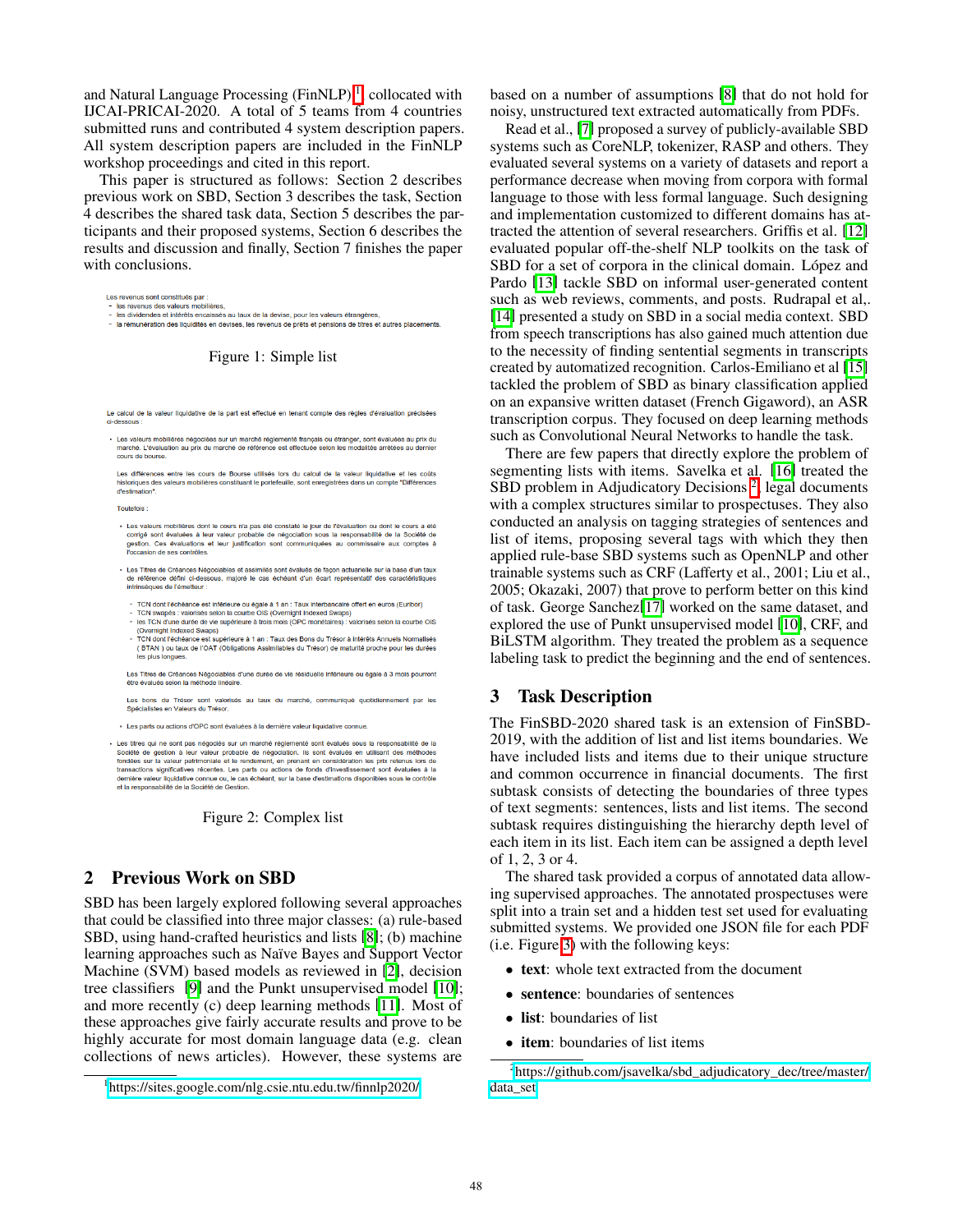"text": "... The risk management team of the Management Company may impose stricter criteria in terms of financial Inguarantees received and thereby exclude certain types of instruments, certain countries, certain issuers or even \ncertain securities. \n \nc \nc Level of financial quarantee \n \n The Management Company has put in place a policy which requires a level of financial quarantee based on the \ntype of transactions as follows: Inluf0a7\n securities lending transactions: 105% of the value of the assets transferred; \n\uf0a7\n repurchase agreements and reverse repurchase agreements: 100% of the value of the assets transferred; \n\uf0a7\n  $\mathbf{O}$ TC financial derivative instruments: In OTC financial transactions, some sub-funds may cover operations by \nmaking cash margin calls in the currency of the sub-fund in accordance with the restrictions laid down in \nclause 7.1 of the present Prospectus as regards the counterparty risk. ...",

```
"sentence": [ ... {"start": 66281, "end": 66546}, {"start": 66550, "end": 66582} ... ],
"list": [ ... {"start": 66587, "end": 67246} ... ],
"item": [... {"start": 66753, "end": 66830}, {"start": 66836, "end": 66937}, {"start": 66943, "end": 67246} ... ],
"item1": [... {"start": 66753, "end": 66830}, {"start": 66836, "end": 66937}, {"start": 66943, "end": 67246} ... ],
"item2": [ ... ]"item3": [ ... ],
"item4": [...]
```
Figure 3: Example of a truncated JSON of a simple list with items of depth level 1 (actual JSON is composed of many more boundaries and the whole text from the document)

• item1: boundaries of list items of depth 1

<span id="page-2-0"></span> $\{$ 

 $\mathcal{F}$ 

- item2: boundaries of list items of depth 2
- item3: boundaries of list items of depth 3
- item4: boundaries of list items of depth 4

A boundary consists of a pair of integer indexes marking the starting and ending character of well-formed text segments (see Figure  $\overline{3}$ ). Item depth level is the hierarchy level of the list to which the item belongs. Subtask 1 focuses on the detection of the boundaries of *sentence*, *list* and *item*. Subtask 2 focuses on detecting the boundaries of *item1*, *item2*, *item3* and *item4*. Note that *item* boundaries are equal to the union of all boundaries of items of different levels, *item* = *item1* ∪ *item2* ∪ *item3* ∪ *item4*. Therefore, subtask 2 can be formulated as classifying *item* boundaries into 4 classes.

One important detail is that the provided text was not pretokenized whereas in the first FinSBD, the text was already pre-tokenized at the word level. We hoped to encourage diverse approaches by not constraining participants to one type of word tokenization. Boundary indexes correspond to the character index and systems should predict pairs of character indexes as boundaries. Coordinates of each character were also provided in a separate JSON file for each PDF to encourage the creation of multi-modal system exploiting both textual and positional information. Each character's coordinates is referenced by its index in the text.

#### 4 Shared Task Data

Next, we discuss the corpora used for the English and French subtasks.

#### 4.1 Corpus annotation

For FinSBD-2019, annotated data for SBD was created by using Pdf2text and Brat tools  $\sqrt{3}$ . Due to the many limitations of Brat (e.g. lack of visual cues, dependency between annotations and Brat), we decided to use a new annotation tool, tagtog<sup>[3](#page-2-1)</sup>, which allowed direct annotations on visualized PDF pages. This tool displays each document in its entirety and provides an ergonomic web interface that allows the annotator to select text directly on the PDF document. The visual component of PDFs with unique structures, graphs and images provides annotators valuable information that would otherwise not be available via Pdf2text and Brat. As a result, annotations were no longer dependent on PDF-to-text conversion tools. In addition, the annotation guidelines also had to be reworked to obtain better data with respect to a more linguistic approach.

Financial prospectuses were available both online in PDF format and directly from fund managers. We built a mediumsized dataset consisting 8 English (66 pages on average) and 33 French (26 pages on average) prospectuses.

Three bilingual (English and French) annotators were used to annotate these documents according to SBD's new annotation guidelines. The guidelines define what constitutes a "sentence" in financial documents and more specifically the different types of units and their boundaries that can be found in the text.

Guidelines Our guidelines consisted of 4 types of units: "sentences", "lists", "nesting lists" and "items".

A "sentence" was defined as a set of words that represents a complete and independent thought. A "sentence" usually contains a subject and a predicate along with independent and/or dependent clauses. A "sentence" could also be nominal and verbal groups that took form as a title of a passage of text.

A "list" was defined as an introduction followed by "items" of the same category which are read in a vertical manner. Lists composed of several other embedded lists and levels of items were considered "nesting lists". This nesting of lists can reach

<span id="page-2-1"></span><sup>&</sup>lt;sup>3</sup><https://www.tagtog.net>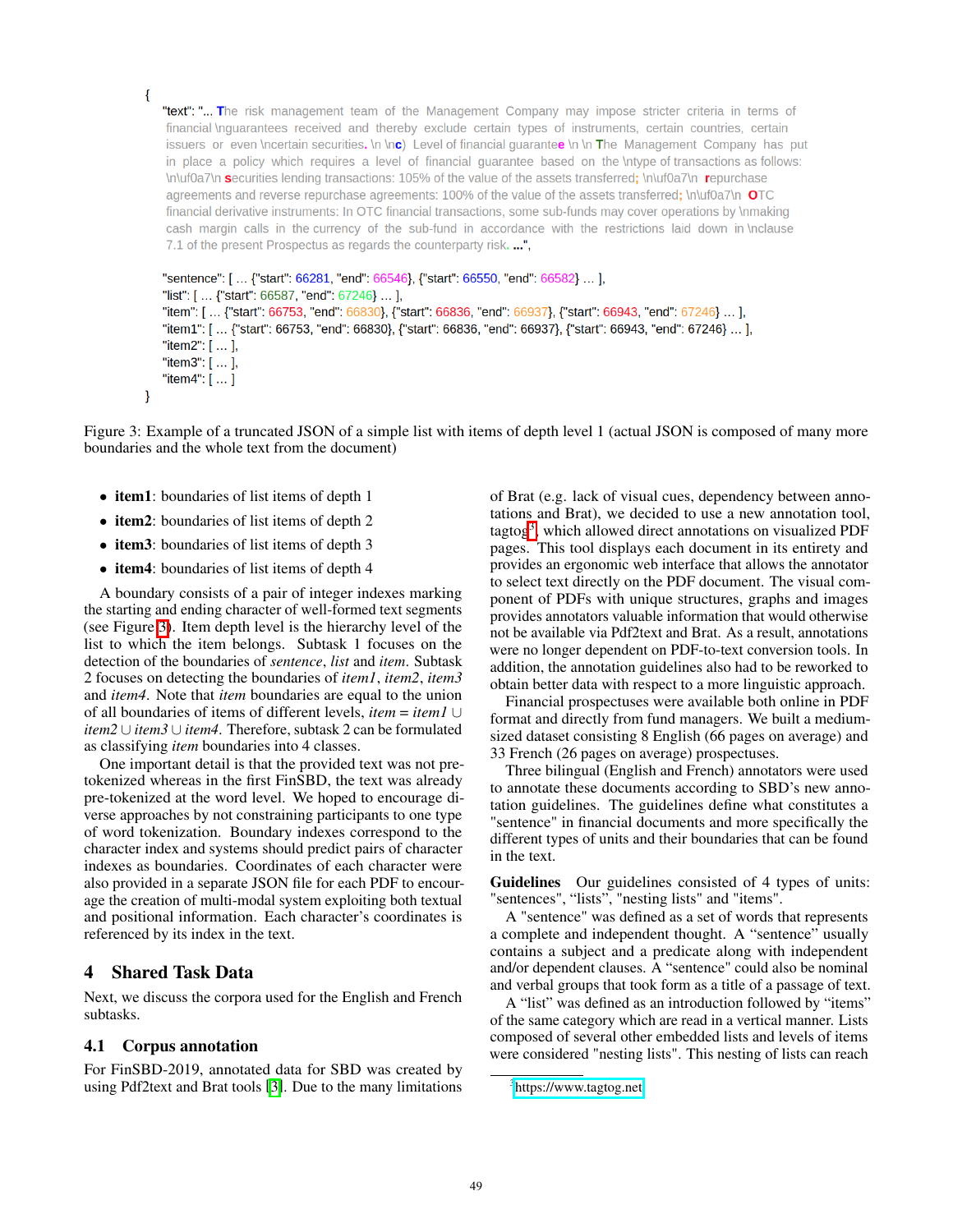up to four depth levels. It is important to mention that the typographic occurrence of bullets did not determine whether an enumeration was a list, as it could also simply be a sequence of independent "sentences".

In the corpora, we focused on extracting well-defined sentences, lists and items by detecting their boundaries and discarding non-phrases (figures, images, footers, page headers, etc.).

The annotated corpus was converted into the FinSBD-2020 labels mentioned in Section [3.](#page-1-4) Annotated sentence boundaries within item of list were not given to participants in order to simplify the shared task.

A total of 41 documents were annotated. To create the ground-truth, each document was annotated independently by two analysts, then reviewed and corrected by a third analyst.

Annotation Challenges Data annotation may have varied due to interpretations of the following ambiguities:

- 1. Lists were visually distinguished by bullets and numbers, but not always. Some lists did not contain visual indicators (bullets or numbers) of items and appeared to be only sentences.
- 2. Groups of sentences were sometimes found with bullets that had no semantic relationship and therefore did not make up part of a list.
- 3. The distinction between a title and items of a list were not always clear. Titles were visually distinguishable from text passages by differences in font types and sizes, bold or italics, underlined words, etc. These titles sometimes appeared to be items in a list.
- 4. The use of colons was inconsistent. Colons were sometimes used at the end of titles, followed by either grammatically complete or incomplete sentences. The boundaries of a "sentence" in this case becomes unclear.
- 5. Human errors in the documents such as missing punctuation, incorrect punctuation or incorrect grammar required that each annotator independently interpret what the intended text was.

#### 4.2 Corpus Description

In this section, we provide an analysis of the data used for both subtasks in English and in French.

In Table  $\overline{1}$ , we report some statistics about the dataset. #Prospectuses indicates the number of financial prospectuses used in each set; #Page the total number of document pages in each the set; and finally the number of occurrence each classes #sentence, #list, #item (subtask1) and #item1, #item2, #item3 and #item4 (subtask2).

We also report the percentage of segments ending with a punctuation mark ("?", "!", ";", ".", ":") as well as percentage of segments starting with an uppercase letter to support the claim that SBD cannot solely rely on capital letters and punctuation. In the shared task data, only 75% up to 86% of text segments ended with a punctuation mark and only 28% up to 57% began with a capital letters. This is significantly lower than the numbers reported in FinSBD-2019 and is due to the introduction of list items which boundaries are more subtle than those of sentences. Hence, FinSBD-2020 presented a

<span id="page-3-0"></span>

|                   | <b>English</b> |                | French |      |
|-------------------|----------------|----------------|--------|------|
|                   | train          | test           | train  | test |
| # Prospectuses    | 6              | $\mathfrak{D}$ | 23     | 10   |
| # Page            | 350            | 180            | 624    | 224  |
| # sentence        | 8070           | 2450           | 13164  | 4748 |
| # list            | 249            | 69             | 494    | 173  |
| # item            | 1111           | 332            | 1722   | 638  |
| # item1           | 1029           | 272            | 1548   | 570  |
| # item2           | 78             | 60             | 150    | 60   |
| # item3           | 4              | 0              | 21     | 8    |
| # item4           | 0              | 0              | 3      |      |
| % Punct. as end   | 76%            | 86%            | 76%    | 75%  |
| % Uppercase start | 45%            | 28%            | 56%    | 57%  |

Table 1: Distribution of the Training and Testing sets used in the English and French corpora.

non-trivial problem, which had the potential to be solved by novel SBD systems that would leverage richer features, such as syntactic and semantic cues from the text, and features related to the position of the text in its page.

## 5 Participants and Systems

<span id="page-3-2"></span>

|              | # team submissions |
|--------------|--------------------|
| subtask 1 EN |                    |
| subtask 2 EN |                    |
| subtask 1 FR |                    |
| subtask 2 FR |                    |

Table 2: Statistics on the participation in the French and English subtasks.

A total of 18 teams registered in the shared task, of which 5 teams who participated and 4 who submitted a paper to describe of their method. The participants came from 8 different countries and belonged to 18 different institutions. The shared task brought together private and public research institutions including Rakuten, Flipkart Pvt Ltd, Subtl.ai. and Sorbonne University (see Table  $\overline{3}$  for more details).

In table  $\sqrt{2}$ , we show the details on the submissions per task. One team who submitted boundaries did not send a paper describing their approach.

Participating teams explored and implemented a wide variety of techniques and features. In this section, we give a short summary of the methods proposed by each participating team (for further details, all papers appear in the proceedings of the FinNLP 2020 Workshop).

<span id="page-3-1"></span>

| Team             | <b>Affiliation</b>          |
|------------------|-----------------------------|
| PublishInCovid19 | Flipkart, India             |
| aiai             | Rakuten, Japan              |
| <b>Daniel</b>    | Sorbonne University, France |
| Subtl.ai         | Subtl.ai, India             |

Table 3: List of the 4 teams that participated and submitted papers in subtasks English and French of the FinSBD Shared Task.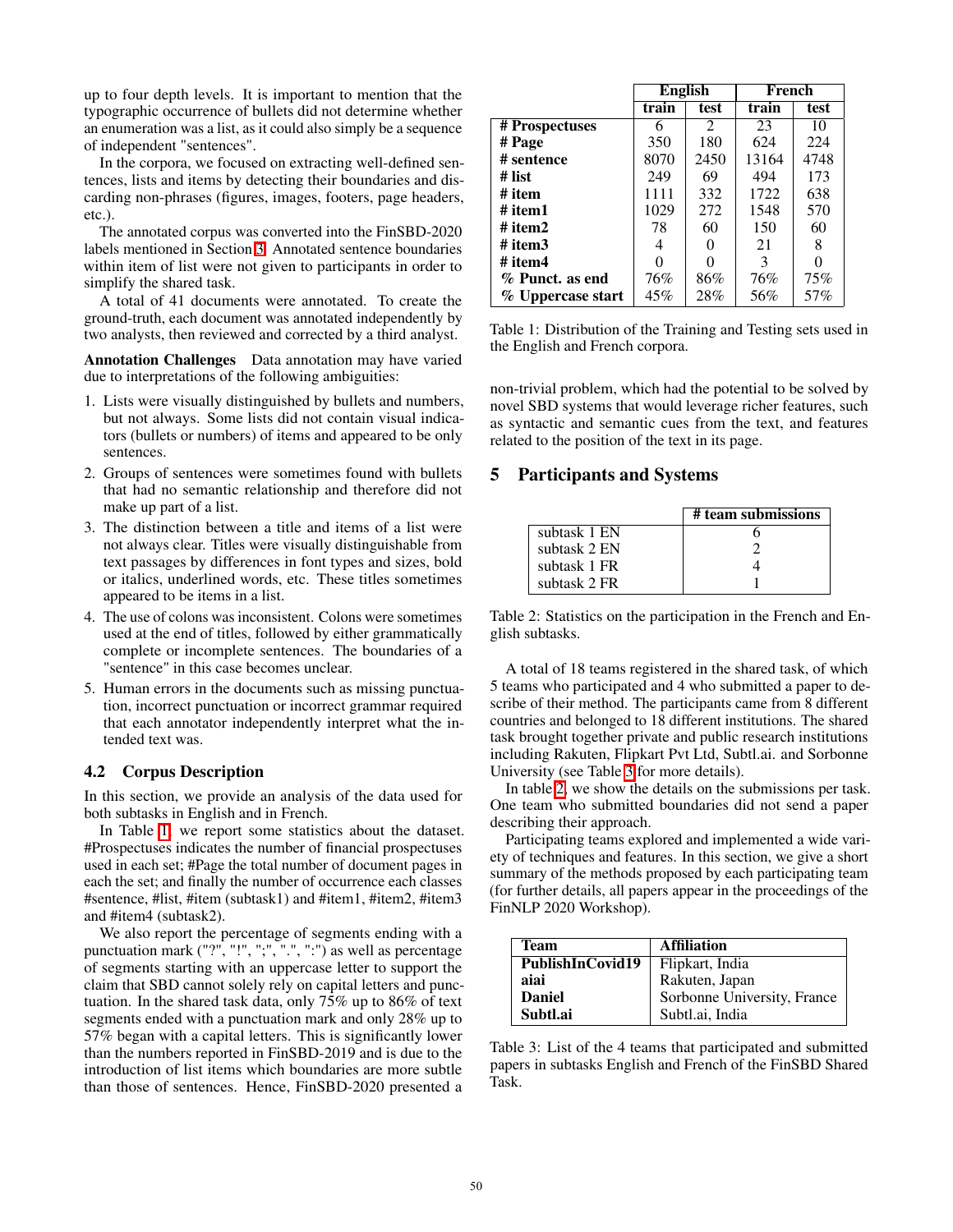**PublishInCovid19** [\[18\]](#page-6-17) This team formulated the boundary prediction problem as a sequence labeling task on overlapping windows of words. They first simplified the annotations by removing the recursiveness and hierarchy of items inside lists. Each word was given a beginning or ending label for a type of segment. Then, they compared two neural architectures, namely BiLSTM-CRF and BERT, trained on predicting the boundaries of sentences and simplified items. They used window sizes of 300 and 512 with overlapping of 20 words. Boundaries were post-processed by heuristics to correct missing beginning and ending boundaries. In the second phase, they identified the hierarchy and the recursive relation between items through a rule-based method applied on item boundaries predicted in the first phase. This allowed reconstitution of lists boundaries. The rules were based on visual cues like left-indentation and bullet-style of items. Their submitted system was the BiLSTM-CRF for both subtasks in English which achieved the highest score in the shared task.

aiai [\[19\]](#page-6-18) This team approached the task as a two-stage text classification problem using two LSTM models with attention. First, they trained a multi-label boundary classifier to determine if a word is inside, outside, starting or ending a text segment. Each word is classified using a window of words, with additional features based on the word position and characters' width and height. They tested different window sizes and chose 21 as the most optimal (10 words before + 10 words after + current word). In a second stage, using these boundaries, they extracted candidate text segment and trained a second multi-label classifier to determine if the segment was a sentence, an item or a list. For both stages, the team used their own trained word embedding using CBOW on the shared task data. They managed to submit their system in English and French for both subtasks.

**Daniel** [\[20\]](#page-6-19) This team decided not to use the provided textual representation. Instead, they utilized the "pdf2xml" converter to extract both text content and structural information, from which they extracted PDF structures in a top-down fashion, from higher-level to lower-level structures (i.e. the table of contents, tables, page headers and footers). Therefore, they were able to ignore text from table of contents, tables, page headers and footers. Finally, they created a set of heuristics based on bullet points, text position and font characteristics to identify lists, lists items and paragraphs. They exploited font features thanks to the use of the "pdf2xml" converter. Sentences were extracted from paragraphs by identifying endsentence punctuation. The team submitted their system in English and French for the first subtask but not for the second subtask.

Subtl.ai [\[21\]](#page-6-20) This team proposed an architecture combining a two-stage deep learning approach with heuristics. They first used a vocabulary to identify candidate words which could be sentence boundaries. Each candidate word was then represented by two windows of one-hot vectors derived from POS tags from 7 words located before and after. This was used to train a binary classifier, composed of 2 LSTM models, to determine if the candidate word was a true sentence boundary. From these boundaries, candidate segments of words were extracted for training a second LSTM with attention model,

the input of which were pre-trained Glove word embeddings. This model was used to determine whether a segment was a true sentence. Multiple segments were merged if the concatenated sequence was classified as a true sentence. The team submitted their system in English for the first subtask and did not complete the second subtask.

## 6 Results and Discussion

In this section, we describe the evaluation metrics used in the shared task and we give an analysis of the results obtained for the various submitted systems.

Evaluation Metric Participating systems were ranked based on the macro F1-score of each subtask for each language obtained on a blind test set. A predicted boundary was considered to be true if both starting and ending indexes were correct. Consequently, this metric was more severe than the one used in FinSBD-2019 where a boundary could be considered true even if the corresponding starting or ending boundary was false. For each document, the F1-score was computed by label. Then, the scores of *sentence*, *list* and *item* were averaged as an F1-score of subtask 1 and those of *item1*, *item2*, *item3* and *item4* were averaged as an F1-score for subtask 2. Finally, the mean over all documents was taken as the macro-averaged F1-score to rank systems in each subtask by language.

We provided a starting kit<sup>[4](#page-4-0)</sup> with an evaluation script and a baseline based on spaCy  $\boxed{5}$  for detecting only boundaries of sentences. Interestingly, low F1-scores of our baseline showed that applying out-of-the-box spaCy's SBD does not yield optimal results for our documents.

Table  $\frac{4}{9}$  and Table  $\frac{5}{1}$  reports the results by team obtained from FinSBD-2020 in English and French.

<span id="page-4-1"></span>

|                  | <b>English</b> |          |
|------------------|----------------|----------|
|                  | subtask1       | subtask2 |
| PublishInCovid19 | 0.937          | 0.844    |
| aiai             | 0.413          | 0.203    |
| <b>Daniel</b>    | 0.317          |          |
| Subtl.ai         | 0.217          |          |
| our baseline     | 0.208          |          |
| Anui             | 0.126          |          |

Table 4: Ranking of teams according to macro-averaged F1 score for each subtask in English (0 means no submission).

**Discussion** As stated in Section  $\overline{2}$ , most previous work on SBD relied on unsupervised approaches based on heuristics derived from punctuation, letter capitalization, abbreviations and so on. This is mainly due to a lack of annotated data on unstructured text from documents. Through FinSBD, thanks to the introduction of annotated boundaries, we offered the opportunity of supervised approaches to tackle SBD given unstructured and noisy text. Each team had a unique approach in solving this problem and all teams who submitted a paper outperformed our baseline.

Most teams trained a supervised system on word-level labels they created by pre-processing the provided character-level

<span id="page-4-0"></span><sup>4</sup> <https://github.com/finsbd/finsbd2>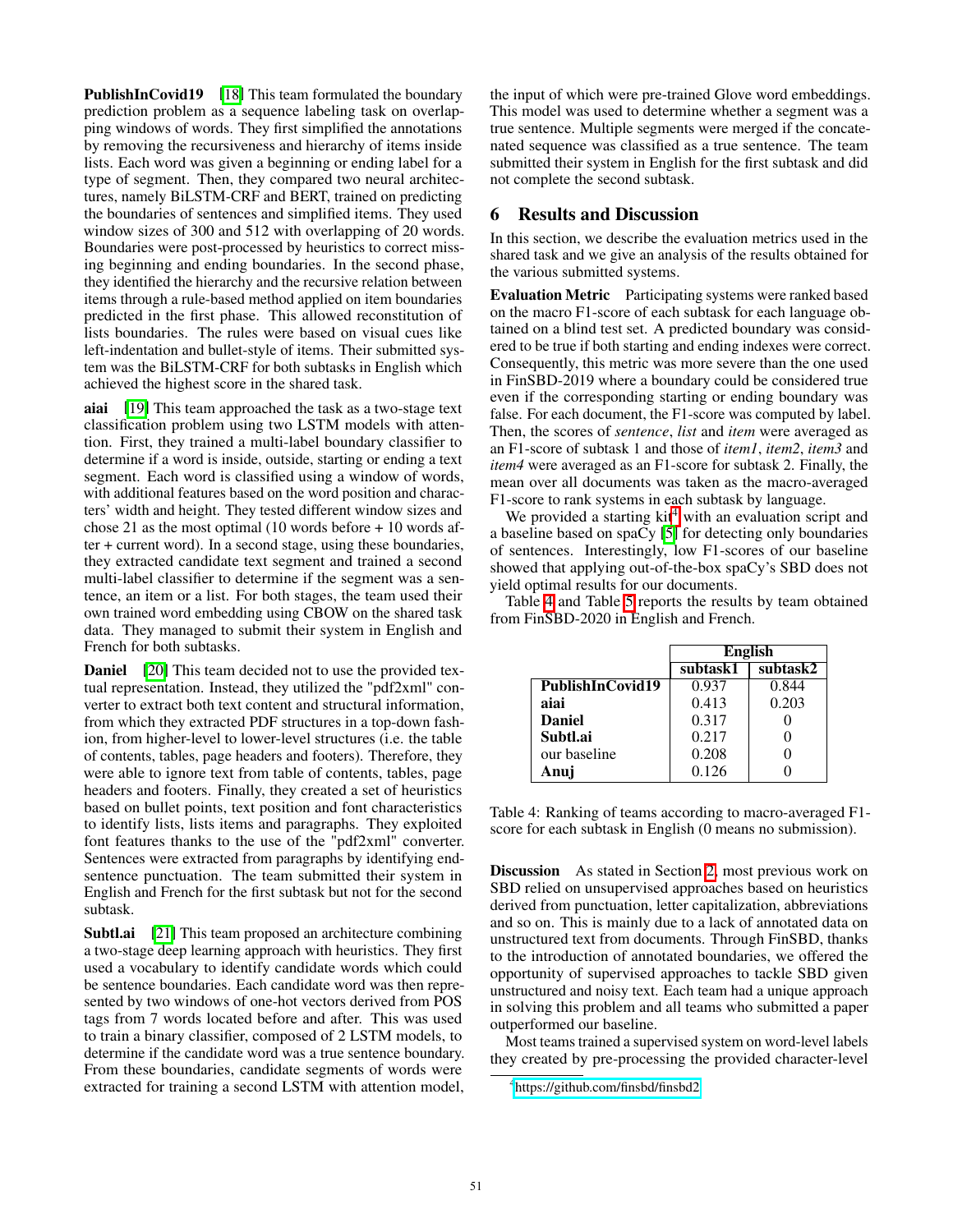<span id="page-5-0"></span>

|                  | French   |          |
|------------------|----------|----------|
|                  | subtask1 | subtask2 |
| PublishInCovid19 |          |          |
| aiai             | 0.471    | 0.350    |
| <b>Daniel</b>    | 0.232    |          |
| Subtl.ai         |          |          |
| our baseline     | 0.161    |          |
| Anui             | 0.025    |          |

Table 5: Ranking of teams according to macro-averaged F1 score for each subtask in French (0 means no submission).

|                  | ranking score |
|------------------|---------------|
|                  | mean F1-score |
| PublishInCovid19 | 0.445         |
| aiai             | 0.359         |
| <b>Daniel</b>    | 0.145         |
| Subtl.ai         | 0.054         |
| our baseline     | 0.092         |
| Anui             | 0.038         |

Table 6: Ranking of teams by averaging the F1 scores obtained on each subtask for each language.

labels. This allowed application of transfer learning by using existing embeddings and architecture that expect words as input. Each word was assigned a class which served as start or end segments. Moreover, training a word-level model was computationally cheaper than character-level, the latter of which no team attempted.

There were two main approaches. The best performing one, proposed by *PublishInCovid19* [\[18\]](#page-6-17), was sequence labeling: one multi-label architecture was trained to classify in one-go all words from a window into all different types of boundaries. The second approach, proposed by *aiai* [\[19\]](#page-6-18) and *Subtl.ai* [\[21\]](#page-6-20), was a two-stage classification architecture. A first stage model determined whether a word is a boundary given a window of surrounding words. Boundaries are then used in a second stage to create candidate segments, which were then classified by a second model into different types of segment: sentence, list or item. Separating the task into boundary detection and segment-type classification did not yield improvement over sequence labeling.

*aiai* [\[19\]](#page-6-18) and *Subtl.aiai* [\[21\]](#page-6-20) experimented with LSTMbased models with an attention mechanism in order to exploit dependencies between words for SBD for their classification tasks. *PublishInCovid19* [\[18\]](#page-6-17) also based his model on LSTM layers, but with classic sequence labeling elements such as a CRF layer, bi-directionality and pre-trained word embeddings. Larger windows (300 and 512 words) [\[18\]](#page-6-17) proved to be quite effective compared to smaller windows (7 and 21 words) [\[19\]](#page-6-18) [\[21\]](#page-6-20) for detecting both boundaries and their type. This was due to long dependencies between boundaries, especially of lists, which can span hundreds of words. There were also long dependencies between different types of segments, between lists and items for example, that large windows are better at detecting. Interestingly, *PublishInCovid19* [\[18\]](#page-6-17)

reported no significant improvement using large pre-trained language model such as transformers, i.e. BERT, compared to a BiLSTM-CRF with pre-trained word embedding. They respectively scored 0.956 and 0.959 weighted F1 scores in a sequence labeling setting, meaning there is little difference between both models. It is possible that there was a lack of sufficient data in order to leverage large transformers. In addition, transformer pre-training already depends on some type of sentence segmentation, which makes transformers ill-suited for predicting sentence boundaries.

All teams resorted in some extent to the use of heuristics based on text position, text appearance and/or punctuation to improve their SBD. *PublishInCovid19* [\[18\]](#page-6-17) used a set of post-processing rules to resolve erroneous boundaries predicted by his models. *Daniel* [\[20\]](#page-6-19) was the only team that used solely unsupervised rule-based approaches in their SBD system. Based on positional and syntactical heuristics, they explored a top-down pipeline for structuring PDFs into table of content, tables, page headers and footers and finally paragraphs and lists. Furthermore, other heuristics allowed them to extract clean segments in paragraphs and lists and exclude unwanted text from tables, page headers and footers. Their work possibly suggests that SBD of a document will only be solved once PDF structuring is. In FinSBD-2020, annotated boundaries excluded tables, page headers and footers and table of content.

For future work, it would be interesting to confirm if some of the submitted systems, *Subtl.ai* [\[21\]](#page-6-20) and *Publish-InCovid19* [\[18\]](#page-6-17), experimented only in English, would perform as well on the French data where list items reaches up to depth level 4 (only 3 in English). Finally, *PublishInCovid19* expressed interest in exploring the idea of multi-modality by exploiting text, its position and its appearance equally in an end-to-end trainable system. In submitted systems, visual and positional features were only used in heuristics or as features complementing word-level representation during supervised training.

## 7 Conclusions

This paper presents the setup and results for the FinSBD-2020 Shared Task on Sentence Boundary Detection in Unstructured text in the Financial Domain, organized as part of The Second Workshop on Financial Technology and Natural Language Processing (FinNLP) of the conference IJCAI-2020. A total of 18 teams from 8 countries registered of which 4 teams participated and submitted papers in the shared task with a wide variety of techniques.

All supervised approaches were based on LSTM. The most successful method was based on a BiLSTM-CRF applied in a sequence labeling setting. The best average F1 scores on the FinSBD English subtasks were 0.937 for subtask 1 and 0.844 for subtask 2. And the best average F1 scores on the FinSBD French subtasks were 0.471 for subtask 1 and 0.35 for subtask 2. Despite high performance, especially for English, SBD is far from being completely resolved, particularly for list segmentation.

The diversity of both public and private institutions that participated in FinSBD-2020 illustrates that the issue of SBD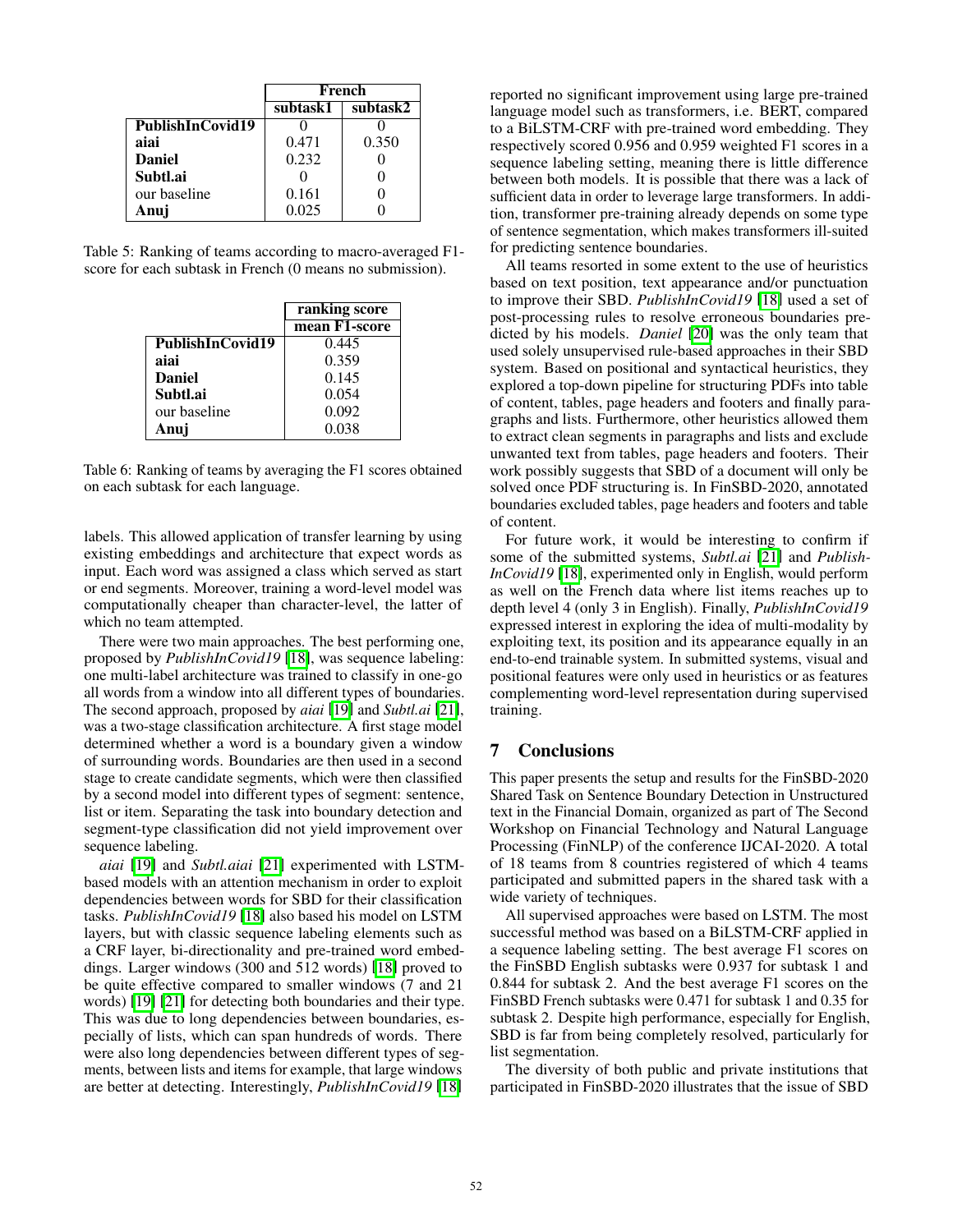remains an area that requires further research and development especially concerning analysis of documents of unstructured formats. Achieving higher accuracy in sentence extraction that builds better NLP-based solutions proves to be a shared interest among a wide variety of fields.

## Acknowledgments

We would like to thank our dedicated data and language analysts who contributed to building the French and English corpora used in this Shared Task: Sandra Bellato, Marion Cargill, Virginie Mouilleron and Aouataf Djillani.

## References

- <span id="page-6-0"></span>[1] Mitchell P Marcus, Mary Ann Marcinkiewicz, and Beatrice Santorini. Building a large annotated corpus of english: The penn treebank. *Computational linguistics*, 19(2):313–330, 1993.
- <span id="page-6-1"></span>[2] Dan Gillick. Sentence boundary detection and the problem with the us. In *Proceedings of Human Language Technologies: The 2009 Annual Conference of the North American Chapter of the Association for Computational Linguistics, Companion Volume: Short Papers*, pages 241–244. Association for Computational Linguistics, 2009.
- <span id="page-6-2"></span>[3] Abderrahim Ait Azzi, Houda Bouamor, and Sira Ferradans. The finsbd-2019 shared task: Sentence boundary detection in pdf noisy text in the financial domain. In *Proceedings of the First Workshop on Financial Technology and Natural Language Processing*, pages 74–80, August 2019.
- <span id="page-6-3"></span>[4] Christopher Manning, Mihai Surdeanu, John Bauer, Jenny Finkel, Steven Bethard, and David McClosky. The stanford corenlp natural language processing toolkit. In *Proceedings of 52nd annual meeting of the association for computational linguistics: system demonstrations*, pages 55–60, 2014.
- <span id="page-6-4"></span>[5] Matthew Honnibal and Ines Montani. spacy 2: Natural language understanding with bloom embeddings, convolutional neural networks and incremental parsing. 2017.
- <span id="page-6-5"></span>[6] Edward Loper and Steven Bird. Nltk: the natural language toolkit. In *ETMTNLP '02: Proceedings of the ACL-02 Workshop on Effective tools and methodologies for teaching natural language processing and computational*, pages 63–70, 2002.
- <span id="page-6-6"></span>[7] Jonathon Read, Rebecca Dridan, Stephan Oepen, and Lars Jørgen Solberg. Sentence boundary detection: A long solved problem? In *Proceedings of COLING 2012: Posters*, pages 985–994, Mumbai, India, December 2012. The COLING 2012 Organizing Committee.
- <span id="page-6-7"></span>[8] Gregory Grefenstette and Pasi Tapanainen. What is a word, what is a sentence?: problems of tokenisation. 1994.
- <span id="page-6-8"></span>[9] Michael D Riley. Some applications of tree-based modelling to speech and language. In *Proceedings of the workshop on Speech and Natural Language*, pages 339– 352. Association for Computational Linguistics, 1989.
- <span id="page-6-9"></span>[10] Tibor Kiss and Jan Strunk. Unsupervised multilingual sentence boundary detection. *Computational Linguistics*, 32(4):485–525, 2006.
- <span id="page-6-10"></span>[11] Marcos V Treviso, Christopher D Shulby, and Sandra M Aluisio. Evaluating word embeddings for sentence boundary detection in speech transcripts. *arXiv preprint arXiv:1708.04704*, 2017.
- <span id="page-6-11"></span>[12] Denis Griffis, Chaitanya Shivade, Eric Fosler-Lussier, and Albert M Lai. A quantitative and qualitative evaluation of sentence boundary detection for the clinical domain. *AMIA Summits on Translational Science Proceedings*, 2016:88, 2016.
- <span id="page-6-12"></span>[13] Roque López and Thiago AS Pardo. Experiments on sentence boundary detection in user-generated web content. In *International Conference on Intelligent Text Processing and Computational Linguistics*, pages 227–237. Springer, 2015.
- <span id="page-6-13"></span>[14] Dwijen Rudrapal, Anupam Jamatia, Kunal Chakma, Amitava Das, and Björn Gambäck. Sentence boundary detection for social media text. In *Proceedings of the 12th International Conference on Natural Language Processing*, pages 254–260, 2015.
- <span id="page-6-14"></span>[15] Carlos-Emiliano Gonzalez-Gallardo and Juan-Manuel Torres-Moreno. Sentence boundary detection for french with subword-level information vectors and convolutional neural networks. 02 2018.
- <span id="page-6-15"></span>[16] Jaromír Savelka, Vern R. Walker, Matthias Grabmair, and Kevin D. Ashley. Sentence boundary detection in adjudicatory decisions in the united states. 2017.
- <span id="page-6-16"></span>[17] George Sanchez. Sentence boundary detection in legal text. In *Proceedings of the Natural Legal Language Processing Workshop 2019*, pages 31–38, Minneapolis, Minnesota, June 2019. Association for Computational Linguistics.
- <span id="page-6-17"></span>[18] Janvijay Singh. Publishincovid19 at the finsbd-2 task: Sentence and list extraction in noisypdf text using a hybrid deep learning and rule-based approach. In *The Second Workshop on Financial Technology and Natural Language Processing of IJCAI 2020*, 2020.
- <span id="page-6-18"></span>[19] Ke Tian, Hua Chen, and Jie Yang. aiai at the finsbd-2 task: Sentence, list, and itemsboundary detection and items classification of financial textsusing data augmentation and attentionmodel. In *The Second Workshop on Financial Technology and Natural Language Processing of IJCAI 2020*, 2020.
- <span id="page-6-19"></span>[20] Emmanuel Giguet and Gaël Lejeune. Daniel at the finsbd-2 task: Extracting lists and sentences from pdf documents, a model-driven approach to pdf document analysis. In *The Second Workshop on Financial Technology and Natural Language Processing of IJCAI 2020*, 2020.
- <span id="page-6-20"></span>[21] Aman Khullar, Abhishek Arora, Sarath Chandra Pakala, Vishnu Ramesh, and Manish Shrivastava. Subtl.ai at the finsbd-2 task: Document structure identification by paying attention. In *The Second Workshop on Financial*